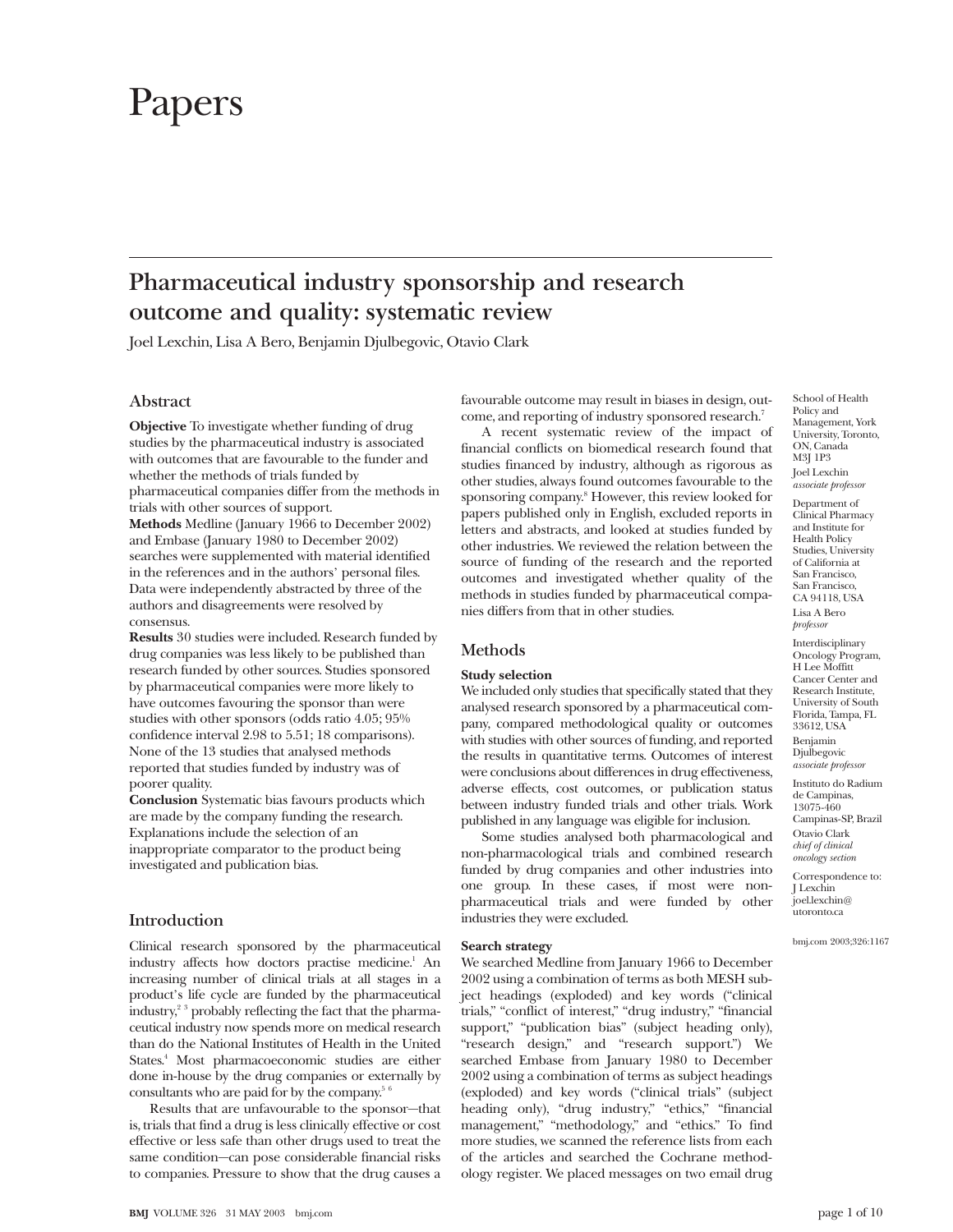discussion groups, contacted content experts, and searched our personal libraries. In cases where the reported results were incomplete, we contacted the lead author and asked for further details. A single author (JL) did the initial selection of studies and sent copies of each of these studies to the other three authors for validation of the inclusion criteria.

# **Data collection**

From each study, we extracted the study design, type of research assessed in the study, design of research assessed in the study, search strategy used to locate research, time period covered, drug or drug class, disease, number of industry and non-industry funded articles analysed in each study, how industry funding was defined, criteria used to assess methodological quality of the research, results with respect to methodological quality or outcome of the research, and primary purpose of study.

We provide a critical description of each included study, but do not assess methodological quality (see table 1). Since our included studies had a variety of designs—that is, cohort collections of trials, metaanalyses, and economic studies—and since we included letters and abstracts with limited descriptions of methods, we had no valid and reliable quality assessment instrument available for assessing their methodological quality. We did not use a component approach to assess their quality since this approach applies to randomised controlled trials.<sup>9</sup> <sup>10</sup>

Three of us (LB, OC, JL), who were not blinded to study authors or results, independently abstracted information. We resolved disagreements by consensus.

On the basis of the rationale that funding does affect the direction of effect, we did a meta-analysis on the studies that reported the effects of funding on the outcome of either pharmacoeconomic analyses or clinical trials in cases where odds ratios could be computed. The homogeneity test showed that the effect size did not differ between the studies  $(P=0.17)$ . Using a Mantel-Haenszel test, we constructed a pooled odds ratio.11 We used the program StatsDirect and considered P < 0.05 significant.

#### **Results**

#### **Search results**

The combined searches and other data sources found 3351 potential titles. We scanned titles and abstracts (where available) for mention of the pharmaceutical industry in either the title or the abstract or any suggestion that the study would deal with industry funding. We read 103 articles in full (eight in languages other than English); we retained 30 articles for analysis. Reasons for exclusion are detailed in the QUOROM statement (fig 1).

The studies by Friedberg et al<sup>23</sup> and by Knox et al<sup>29</sup> analysed the same set of 44 trials but looked at different aspects of the trials: conclusions about the usefulness of products in one case, $2<sup>3</sup>$  and how the trials had been reported in the other.<sup>29</sup> Only one article was duplicated in the two studies reported by the group including Chard, Tallon, and Dieppe<sup>13 18</sup> (J Chard, personal communication, 2002). Seven of the nine articles in Kemmeren's <sup>27</sup> meta-analysis of third generation oral contraceptives were also included in Vandenbroucke's



**Fig 1** QUOROM statement

meta-analysis.39 We found no other cases of double counting, but as some of the papers did not provide a full list of references we could not exclude the possibility of further overlap.

#### **Characteristics of included studies**

Table 1 gives the characteristics of the 30 studies included in this analysis. $12-41$  Six were reviews of pharmacoeconomic reports,12 23 26 29 34 36 two reviewed meta-analyses and systematic reviews,<sup>18 25</sup> and the remaining 22 analysed groups of clinical trials.<sup>13–17</sup> <sup>19–22</sup> <sup>24</sup> <sup>27</sup> <sup>28</sup> <sup>30–33</sup> <sup>35</sup><sup>37–41</sup> Eleven papers mentioned that some trials were funded by industry but offered no further definition of industry funding.17 18 22 24–26 28 34 36 39 40 In the other 15 papers the definition varied from a statement acknowledging industry funding in the article<sup>12 32</sup> to a more comprehensive definition.<sup>35</sup>

### **Relationship between source of funding and**

#### **outcome**

A total of 26 of the 30 studies reported results on the association of the outcome of the research and the source of funding: six examined the effects on publication,<sup>17 21 24 31</sub> 33 37 five looked at the outcome of</sup> pharmacoeconomic studies,12 23 26 34 36 and 16 analysed the outcome of clinical trials and meta-analyses of clinical trials (table 2).13–16 18–20 22 24 27 30 32 38–41

#### *Funding source and publication status*

Research funded by drug companies was less likely to be published or presented than research funded by other sources (table  $2$ ).<sup>17-21</sup> Three studies looked at time to publication, $24 \times 31 \times 37$  and two of these found that company sponsored research took longer to be published than research with other sources of funding.24 31 Research funded by drug companies was also more likely to be published in the proceedings of symposiums than non-industry sponsored research.<sup>33</sup>

#### *Funding source and economic outcomes*

Pharmacoeconomic studies sponsored by the drug industry were more likely to report results favouring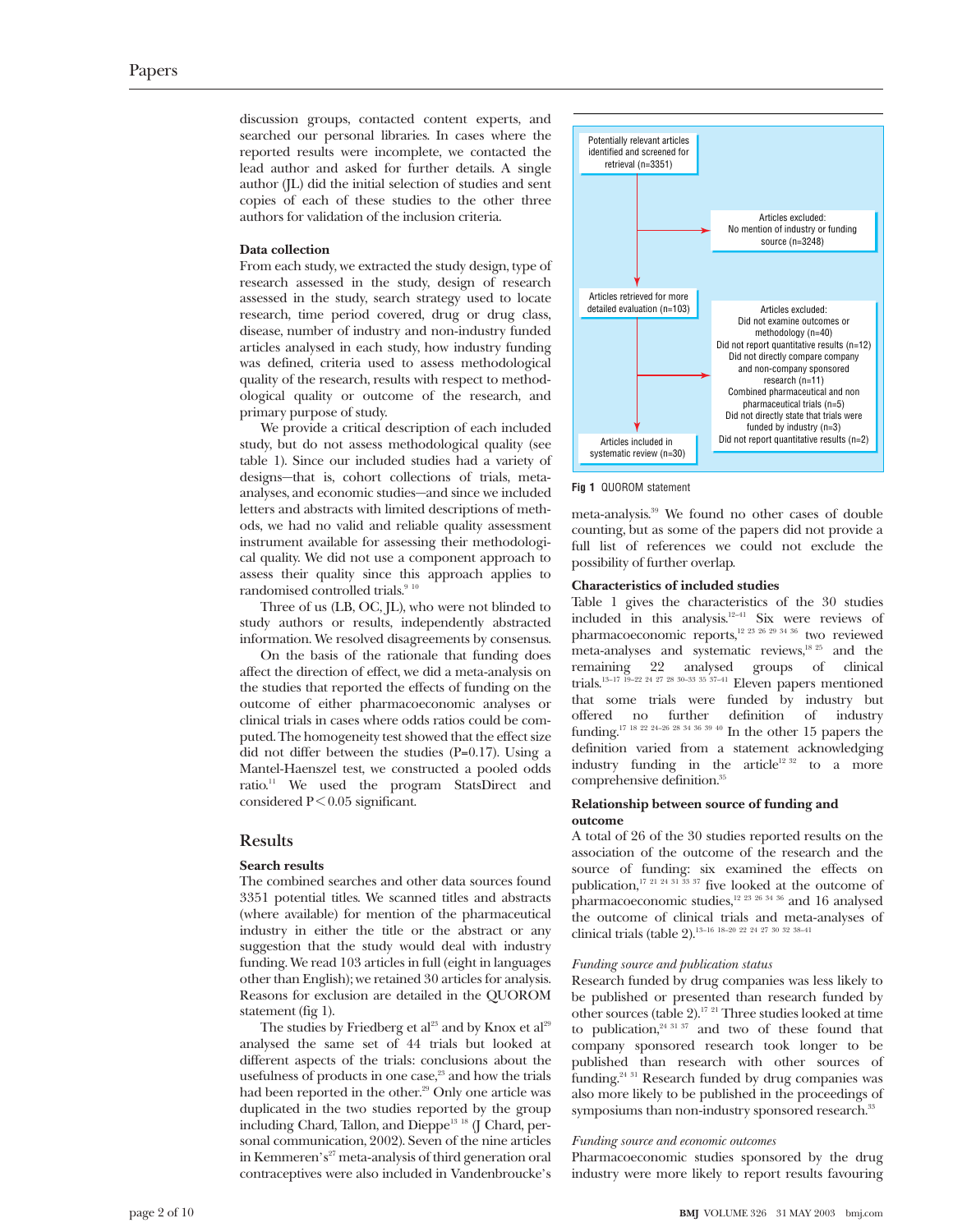| Study<br>(first author)                | <b>Type of publication</b>                        | <b>Research assessed</b>    | Design of research                                                                                                                                                                        | Search strategy<br>used to find<br>research                                                                                                     | <b>Time covered</b>                                                | Number of<br>separate trials<br>funded by industry                                        | Number of<br>separate trials not<br>funded by industry | How was industry<br>funding defined                                                                                                               |
|----------------------------------------|---------------------------------------------------|-----------------------------|-------------------------------------------------------------------------------------------------------------------------------------------------------------------------------------------|-------------------------------------------------------------------------------------------------------------------------------------------------|--------------------------------------------------------------------|-------------------------------------------------------------------------------------------|--------------------------------------------------------|---------------------------------------------------------------------------------------------------------------------------------------------------|
| Azimi et al <sup>12</sup>              | Journal article.<br>systematic review             | Pharmacoeconomic<br>studies | Cost effectiveness                                                                                                                                                                        | Abridged Index<br>Medicus                                                                                                                       | 1 January 1990 to<br>30 June 1996                                  | 10                                                                                        | 34                                                     | Explicit<br>acknowledgment of<br>support from<br>private industry in<br>article                                                                   |
| Chard et al <sup>13</sup>              | Journal article,<br>systematic review             | Clinical trials             | Prospective<br>experimental,<br>retrospective or<br>prospective cohort<br>studies, general<br>disease<br>reviews/specific<br>intervention<br>reviews, studies<br>reporting pooled<br>data | <b>BIDS</b> Institute for<br>Scientific<br>Information,<br>Cochrane Library,<br>Embase, Medline                                                 | 1950 to March<br>1998                                              | 114 with<br>pharmaceutical<br>sponsorship out of<br>128 with<br>commercial<br>sponsorship | 802                                                    | Source of funding<br>declared in<br>published article                                                                                             |
| Cho et al <sup>14</sup>                | Journal article,<br>systematic review             | Clinical trials             | Experimental<br>(randomised and<br>non-randomised),<br>observational                                                                                                                      | Computer generated<br>list of random<br>numbers from 625<br>symposiums,<br>symposiums'<br>articles matched to<br>article from parent<br>journal | Not stated                                                         | For quality score<br>50; for outcome 40                                                   | For quality score<br>77; for outcome:<br>112           | Article<br>acknowledged drug<br>company providing<br>funding or drugs or<br>any authors<br>employed by drug<br>company                            |
| Clifford et al <sup>15</sup>           | Journal article,<br>review                        | Clinical trials             | Randomised<br>controlled                                                                                                                                                                  | Manual search for<br>randomised trials in<br>5 general medical<br>journals<br>(convenience<br>sample of 100<br>trials; 20/journal)              | January 1999 to<br>October 2000                                    | 44 by company<br>only; 22 by<br>company and at<br>least 1 not for<br>profit source        | 28                                                     | Acknowledged grant<br>support; drug<br>company employee<br>listed as author:<br>drug supplied by<br>company; other<br>types of company<br>support |
| Davidson <sup>16</sup>                 | Journal article,<br>review                        | Clinical trials             | Concurrent or<br>crossover control<br>group, before and<br>after                                                                                                                          | Search of 5 major<br>general medicine<br>journals                                                                                               | 1984                                                               | 37                                                                                        | 70                                                     | Acknowledgments<br>stated support from<br>company (excluding<br>supply of drug or<br>placebo) or any<br>authors worked for<br>company             |
| Dickersin<br>et al <sup>17</sup>       | Journal article,<br>cohort study                  | Clinical trials             | Observational,<br>clinical trial, other                                                                                                                                                   | Manual search<br>Institutional Review<br>Board logs for<br>studies receiving<br>approval at one<br>university                                   | Studies approved in<br>1980 or before<br>1980 and still<br>ongoing | 42                                                                                        | 472                                                    | Not stated                                                                                                                                        |
| Dieppe et al <sup>18</sup>             | Journal letter,<br>review                         | Meta-analyses               | Meta-analysis                                                                                                                                                                             | Search for<br>meta-analyses in 8<br>high-impact<br>journals                                                                                     | 1993 to 1997                                                       | 18                                                                                        | 117                                                    | Not stated                                                                                                                                        |
| Djulbegovic<br>et al $*$ <sup>19</sup> | Abstract, systematic Clinical trials<br>review    |                             | Randomised<br>controlled                                                                                                                                                                  | From list of trials<br>maintained by<br>American Society of<br>Hematology                                                                       | 1980 to 2000                                                       | 23                                                                                        | $\overline{7}$                                         | Source of funding<br>obtained from<br>paper or<br>investigator;<br>association with<br>manufacturer if<br>drug supplied or<br>grant support       |
| Djulbegovic<br>et al* $^{20}$          | Journal article                                   | Clinical trials             | Randomised<br>controlled                                                                                                                                                                  | Cochrane search<br>strategy                                                                                                                     | 1996 to 1998                                                       | 35                                                                                        | 101                                                    | Source of funding<br>obtained from<br>paper or<br>investigator;<br>association with<br>manufacturer if<br>drug supplied or<br>grant support       |
| Easterbrook<br>et al <sup>21</sup>     | Journal article,<br>retrospective cohort<br>study | Clinical trials             | Observational,<br>experimental<br>(clinical and<br>non-clinical)                                                                                                                          | Manual search<br>ethics committee<br>records at 1<br>university                                                                                 | 1 January 1984 to<br>31 December 1987                              | 108                                                                                       | 177                                                    | Direct contact with<br>investigator or<br>co-investigator                                                                                         |
| Freemantle<br>et al <sup>22</sup>      | Journal article,<br>systematic review             | Clinical trials             | Randomised<br>controlled                                                                                                                                                                  | Embase, Medline,<br>reviewed reference<br>lists, contacted<br>authors                                                                           | 1982 to 1997                                                       | Not stated                                                                                | Not stated (total<br>105 trials)                       | Not stated                                                                                                                                        |
| Freidberg<br>et al <sup>23</sup>       | Journal article,<br>systematic review             | Pharmacoeconomic<br>studies | Cost minimisation,<br>cost identification,<br>cost effectiveness                                                                                                                          | HealthStar, Medline                                                                                                                             | 1988 to 1998                                                       | 20                                                                                        | 24                                                     | Statement in article<br>or by contacting<br>investigator if no<br>statement                                                                       |
| loannidis <sup>24</sup>                | Journal article,<br>retrospective cohort<br>study | Clinical trials             | Randomised                                                                                                                                                                                | Trials conducted<br>under auspices of<br>two AIDS trial<br>groups                                                                               | 1986 to 1996                                                       | 11                                                                                        | 98                                                     | Not stated                                                                                                                                        |

# **Table 1** General characteristics of studies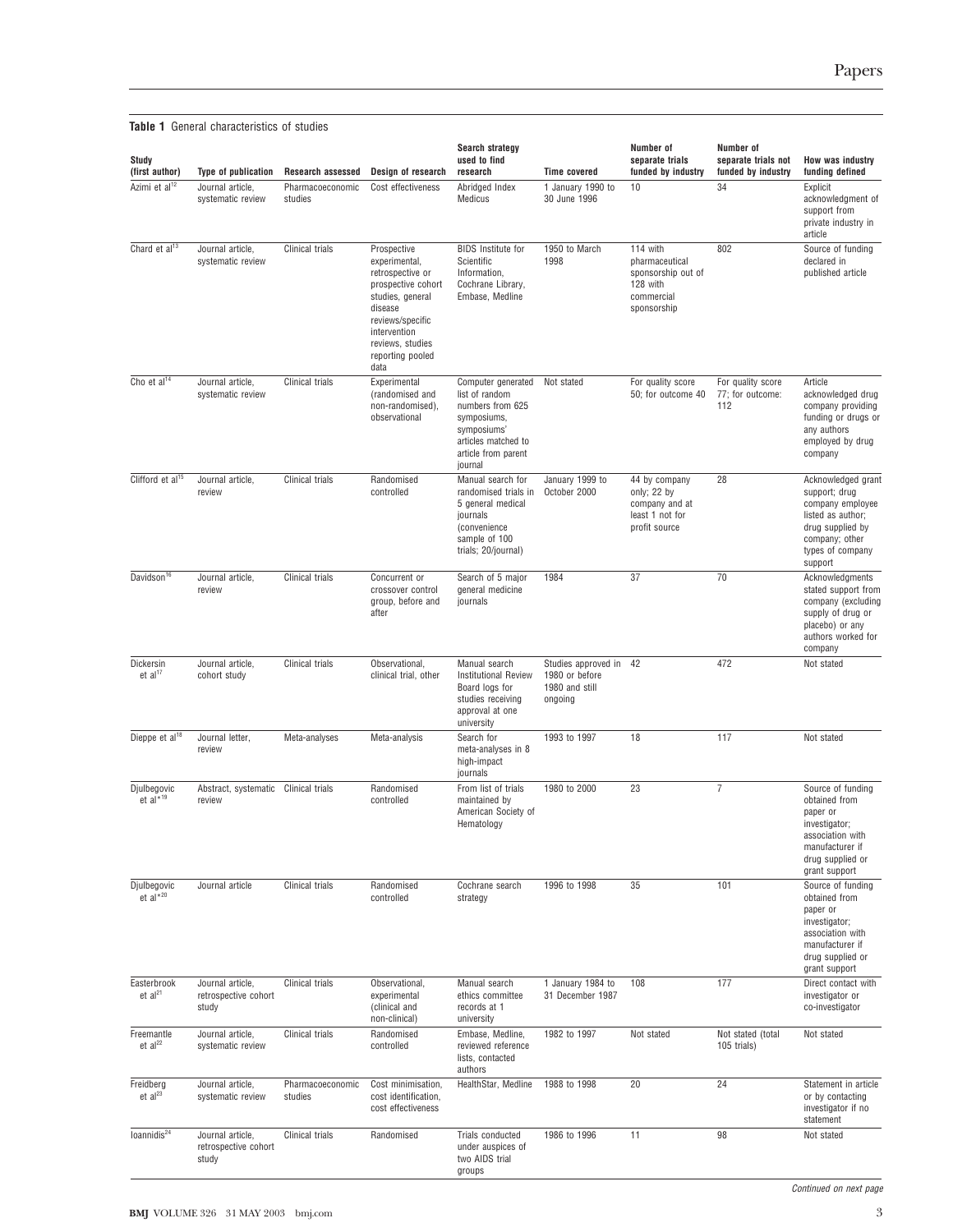| Study<br>(first author)         | <b>Type of publication</b>                        | <b>Research assessed</b>             | Design of research                                                                       | <b>Search strategy</b><br>used to find<br>research                                                                                                                                                                                                                                                                                | <b>Time covered</b>                                            | Number of<br>separate trials<br>funded by industry                          | Number of<br>separate trials not<br>funded by industry    | How was industry<br>funding defined                                                                                                                                                        |
|---------------------------------|---------------------------------------------------|--------------------------------------|------------------------------------------------------------------------------------------|-----------------------------------------------------------------------------------------------------------------------------------------------------------------------------------------------------------------------------------------------------------------------------------------------------------------------------------|----------------------------------------------------------------|-----------------------------------------------------------------------------|-----------------------------------------------------------|--------------------------------------------------------------------------------------------------------------------------------------------------------------------------------------------|
| Jadad et al <sup>25</sup>       | Journal article,<br>systematic review             | Systematic reviews,<br>meta-analyses | Systematic review,<br>meta-analysis                                                      | CINAHL, Cochrane<br>Library, Embase,<br>HealthStar, Medline,<br>personal<br>collections,<br>reference lists                                                                                                                                                                                                                       | 1988 to 1998                                                   | 6                                                                           | 44                                                        | Not stated                                                                                                                                                                                 |
| Kamal-Bahl<br>$et al^{26}$      | Journal article,<br>systematic review             | Pharmacoeconomic<br>studies          | Cost effectiveness.<br>cost benefit,<br>incremental cost<br>analysis                     | HealthStar,<br>Medline, contacted<br>experts, reference<br>lists, Cochrane<br>Database of<br>Systematic<br>Reviews, National<br><b>Health Service</b><br>Economic<br>Evaluation<br>Database, National<br>Institute for Clinical<br>Excellence,<br>Canadian<br><b>Coordinating Office</b><br>of Helath<br>Technology<br>Assessment | 1 January 1990 to<br>31 August 2001                            | $\overline{4}$                                                              | 8                                                         | Not stated                                                                                                                                                                                 |
| Kemmeren<br>et $al27$           | Journal article,<br>meta-analysis                 | Clinical trials                      | Cohort,<br>case-control                                                                  | Medline, contacted<br>experts, reference<br>lists                                                                                                                                                                                                                                                                                 | October 1995 to<br>December 2000                               | 4                                                                           | 5                                                         | Industry funding<br>explicitly stated in<br>acknowledgement                                                                                                                                |
| Kjaergard<br>$et al^{28}$       | Journal article,<br>retrospective cohort<br>study | Clinical trials                      | Randomised<br>controlled and<br>quasi-randomised<br>controlled                           | Handsearch of<br>Hepatology,<br>Medline                                                                                                                                                                                                                                                                                           | January 1981 to<br>August 1998                                 | Not stated                                                                  | Not stated (total<br>235)                                 | Not stated                                                                                                                                                                                 |
| Knox et alt <sup>29</sup>       | Journal article,<br>systematic review             | Pharmacoeconomic<br>studies          | Cost minimisation,<br>cost identification,<br>cost effectiveness                         | HealthStar, Medline                                                                                                                                                                                                                                                                                                               | 1988 to 1998                                                   | 20                                                                          | 24                                                        | Statement in article<br>or by contacting<br>investigator if no<br>statement                                                                                                                |
| Koepp et al <sup>30</sup>       | Journal letter,<br>comment on<br>meta-analysis    | Clinical trials                      | Not stated                                                                               | Studies were<br>reported in<br>previously<br>published<br>meta-analysis                                                                                                                                                                                                                                                           | Not stated                                                     | 8                                                                           | 5                                                         | Authors employed<br>by manufacturer,<br>received grants,<br>held stocks or<br>options, in-house<br>research of<br>methodological or<br>statistical analysis<br>provided by<br>manufacturer |
| Liebeskind<br>et al $*31$       | Abstract, systematic Clinical trials<br>review    |                                      | Randomised<br>controlled                                                                 | Medline search,<br>international trial<br>registries                                                                                                                                                                                                                                                                              | 1957 to 1997                                                   | Not stated                                                                  | Not stated (total<br>127)                                 | Not stated but<br>review<br>discriminated<br>between corporate<br>sponsorship and<br>corporate provision<br>of drug                                                                        |
| Mandelkern <sup>32</sup>        | Journal letter,<br>review                         | Clinical trials                      | Not stated                                                                               | Manual review of<br>one year of regular<br>issues of Journal of<br><b>Clinical Psychiatry</b>                                                                                                                                                                                                                                     | 1997                                                           | 16                                                                          | 16                                                        | Stated at front of<br>article                                                                                                                                                              |
| Massie et al $\S$ <sup>33</sup> | Journal letter,<br>review                         | <b>Clinical trials</b>               | Not stated                                                                               | Articles published<br>over 3 year period<br>in 8 major journals                                                                                                                                                                                                                                                                   | 1980 to 1982                                                   | 59                                                                          | 23                                                        | From article and by<br>direct contact with<br>authors                                                                                                                                      |
| Neumann<br>et al <sup>34</sup>  | Journal article,<br>systematic review             | Pharmacoeconomic<br>studies          | Cost effectiveness                                                                       | Medline, HealthStar,<br>CancerLit                                                                                                                                                                                                                                                                                                 | 1975 to 1997                                                   | cost effectiveness<br>77; quality 32§                                       | cost effectiveness<br>538; quality 118§                   | Not stated                                                                                                                                                                                 |
| Rochon<br>et al* $35$           | Journal article.<br>systematic review             | Clinical trials                      | Randomised<br>controlled                                                                 | Medline search of 3<br>journals                                                                                                                                                                                                                                                                                                   | January 1990 to<br>November 1992                               | 142 by company<br>only; 25 both<br>company and<br>government/<br>foundation | 16<br>government/<br>foundation; 59 no<br>source          | Acknowledged grant<br>support; drug<br>company employee<br>listed as author;<br>drug supplied by<br>company; other<br>types of company<br>support                                          |
| Sacristan<br>et al* $36$        | Journal letter,<br>review                         | Pharmacoeconomic<br>studies          | Cost effectiveness                                                                       | Medline search in 6<br>general medical<br>journals; hand<br>search of<br>Pharmacoeconomics                                                                                                                                                                                                                                        | Medline: 1988 to<br>1994;<br>Pharmacoeconomics<br>1993 to 1994 | General medical<br>journals 6;<br>Pharmacoeconomics<br>18                   | General medical<br>journals 63;<br>Pharmacoecomonics<br>6 | Not stated                                                                                                                                                                                 |
| Stern et al*37                  | Journal article,<br>retrospective cohort<br>study | clinical trials                      | Randomised<br>controlled,<br>concurrent and<br>historical<br>controlled,<br>uncontrolled | Search ethics<br>committee<br>submissions at 1<br>hospital                                                                                                                                                                                                                                                                        | September 1979 to<br>December 1988                             | Not stated                                                                  | Not stated                                                | Stated in<br>submission to<br>ethics committee                                                                                                                                             |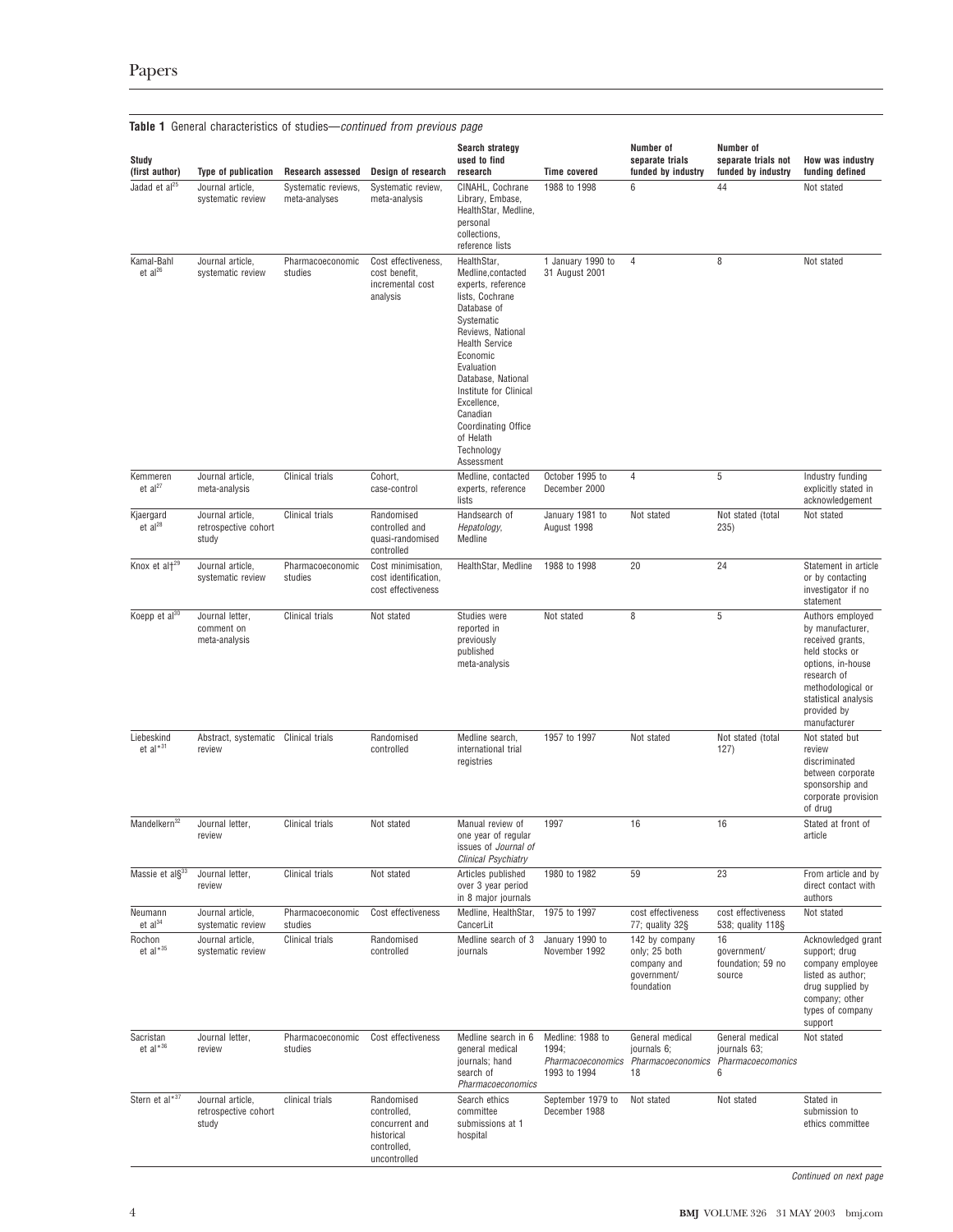**Table 1** General characteristics of studies—continued from previous page

| Study<br>(first author)         | Type of publication                                | <b>Research assessed</b> | Design of research       | Search strategy<br>used to find<br>research   | <b>Time covered</b>                 | Number of<br>separate trials<br>funded by industry | Number of<br>separate trials not<br>funded by industry | How was industry<br>funding defined                                                                                                                       |
|---------------------------------|----------------------------------------------------|--------------------------|--------------------------|-----------------------------------------------|-------------------------------------|----------------------------------------------------|--------------------------------------------------------|-----------------------------------------------------------------------------------------------------------------------------------------------------------|
| Thomas et al <sup>38</sup>      | Journal letter,<br>systematic review               | Clinical trials          | Original research        | Medline                                       | 1966 to 2001                        | 48 (30 by company<br>A; 18 by company<br>B)        | 22                                                     | Funded by<br>company; author<br>was company<br>employee;<br>correspondence<br>address used<br>company address;<br>statistical analysis<br>done by company |
| Vandenbroucke<br>$et al^{39}$   | Journal letter,<br>review                          | Clinical trials          | Not stated               | Not stated                                    | Not stated                          | 4                                                  | 9                                                      | Not stated                                                                                                                                                |
| Wahlbeck<br>et al <sup>40</sup> | Journal letter,<br>comment on<br>systematic review | Clinical trials          | Not stated               | Cochrane search<br>strategy                   | Not stated                          | 16                                                 | 13                                                     | Not stated                                                                                                                                                |
| Yaphe et al <sup>41</sup>       | Journal article,<br>systematic review              | Clinical trials          | Randomised<br>controlled | Hand search of 5<br>major medical<br>journals | 8 October 1992 to<br>1 October 1994 | 209                                                | 96                                                     | Funded by<br>company; provision<br>of study materials<br>by company; author<br>was company<br>employee; statistical<br>analysis done by<br>company        |

\*Additional data from author.

†Additional data from Freidberg et al.23

‡Additional data from Massie et al.42

§For cost effectiveness: number of ratios (studies contained more than one ratio; 70 ratios from pharmaceutical company funded studies and 7 from device company funded studies); for quality: number of studies.

the sponsor's product than studies with other sources of funding in all five articles that examined this question.<sup>12 23</sup> <sup>26</sup> <sup>34</sup> <sup>36</sup> In three cases, however, the bias in favour of industry funded research depended on the particular question being posed<sup>23 26</sup> or on where the pharmacoeconomic analyses were published.36

# *Funding source and outcomes of clinical trials and meta-analyses*

Sixteen studies investigated the relationship between funding source and the outcomes of clinical trials and meta-analyses. Of these, 13 found that clinical trials and meta-analyses sponsored by drug companies favoured the product produced by the funder. Statistical significance for this finding was reported in eight of the  $\overline{13}$  studies,<sup>13 14 16 19 20 38 40 41</sup> and in another two there was a trend towards statistical significance.<sup>18 22</sup> These studies covered a wide range of diseases, such as osteoarthritis of the knee, $^{13}$  18 multiple myeloma, $^{20}$  various psychiatric problems,32 40 Alzheimer's disease,30 and venous thromboembolism,<sup>39</sup> and a wide range of drugs, such as tacrine, $30$  clozapine, $40$  third generation oral contraceptives,<sup>39</sup> erythropoietin,<sup>19</sup> antidepressants, $22$  and topical glucocorticosteroids. $38$  One study that found no difference looked at the outcome of trials of treatment for HIV and associated complications and in this case the trials were monitored by the National Institutes of Health.<sup>24</sup> In one meta-analysis of third generation oral contraceptives, $27$  the risk of venous thromboembolism for non-industry funded research was higher than that for industry sponsored trials, although the increased risk for thromboembolic disease was significant in both cases. Another study found no difference in outcomes in research published in five leading medical journals.<sup>15</sup>

Figure 2 shows the individual odds ratios and summary odds ratio for 18 different comparisons (15 studies) of the outcomes of industry funded and non-industry funded studies—seven from pharmacoeconomic analyses and 11 from clinical trials or metaanalyses of clinical trials. The summary odds ratio was 4.05 (95% confidence interval 2.98 to 5.51).



**Fig 2** Source of funding and outcome in pharmacoeconomic analyses, clinical trials, and meta-analyses of clinical trials of drug treatments; for references see bmj.com (\*Favourable qualitative results; †Overstatement of quantitative results; ‡Reporting possibility of cost effectiveness or cost savings of prophylaxis in entire high risk infant population either in point estimates or sensitivity analysis; §Reporting cost effectiveness or cost savings in either entire high risk populations or specific infant subgroups compared across studies; ¶Analyses reported in general medical journals; \*\*Analyses reported in Pharmacoeconomics)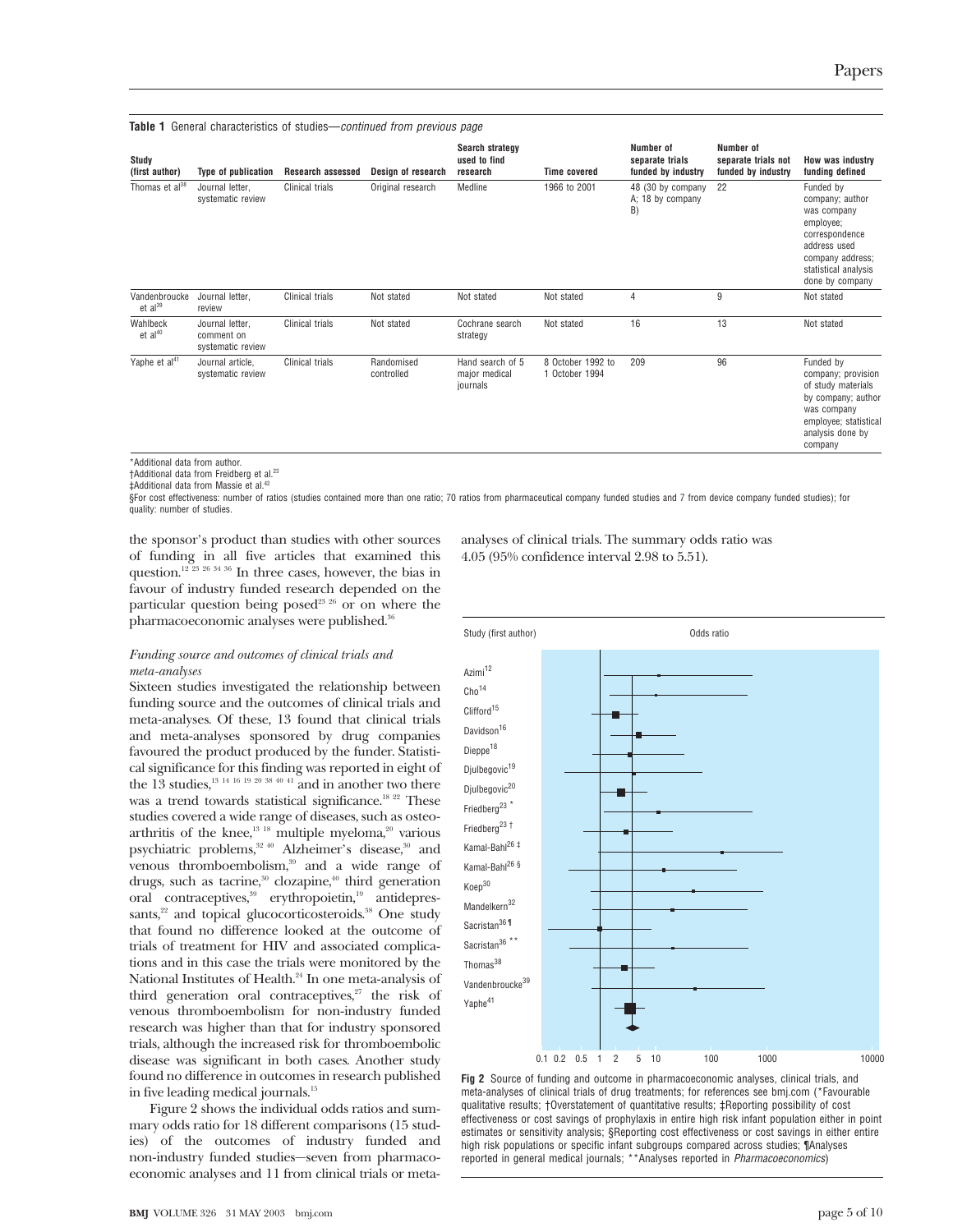|                                                      | <b>Table 2</b> Relation between source of funding and outcome of research                                                                                                     |                                                                                                                                                                                                                                                                                                                                                                                                                                                                                                                                    |
|------------------------------------------------------|-------------------------------------------------------------------------------------------------------------------------------------------------------------------------------|------------------------------------------------------------------------------------------------------------------------------------------------------------------------------------------------------------------------------------------------------------------------------------------------------------------------------------------------------------------------------------------------------------------------------------------------------------------------------------------------------------------------------------|
| Author                                               | Outcome question assessed by research                                                                                                                                         | <b>Results</b>                                                                                                                                                                                                                                                                                                                                                                                                                                                                                                                     |
| Funding source and publication status                |                                                                                                                                                                               |                                                                                                                                                                                                                                                                                                                                                                                                                                                                                                                                    |
| Dickersin et al <sup>17</sup>                        | Factors associated with publication of findings from clinical trials                                                                                                          | Publication rate at one of two centres was considerably higher for studies<br>funded by National Institutes of Health than for studies funded by drug<br>industry (90.5% $v$ 65.0%), but no indication that there was any difference<br>in the tendency to publish significant results                                                                                                                                                                                                                                             |
| Easterbrook et al <sup>21</sup>                      | Are clinical trials with statistically significant results more likely to be<br>published and what is the magnitude of this bias                                              | Drug company sponsored trials of any type are significantly less likely to<br>be published or presented compared to unfunded studies (OR=0.36; 95%)<br>CI 0.16 to 0.81); drug company sponsored clinical trials are significantly<br>less likely to be published or presented compared to unfunded studies<br>$(0.17; 0.05$ to $0.53)$                                                                                                                                                                                             |
| loannidis <sup>24</sup>                              | Is time to completion and time to publication of clinical trials affected by<br>statistical significance of results; description of natural history of trials                 | Trials where data managed by industry of shorter duration than those<br>federally sponsored ( $P < 0.01$ ) but no difference in time to appearance in<br>peer reviewed literature (P=0.33) <sup>+</sup>                                                                                                                                                                                                                                                                                                                            |
| Liebeskind et al <sup>31</sup>                       | Evidence of publication bias in randomised controlled trials                                                                                                                  | Median time between enrolment and publication of industry funded studies<br>with positive results 3.5 years $v$ 4.7 years for negative studies; time<br>difference for studies with any type of funding $3.5$ $v$ 4.4 years for industry<br>funded studies                                                                                                                                                                                                                                                                         |
| Massie et al <sup>33</sup>                           | Whether source of funding of clinical trials on angina affected publication<br>process                                                                                        | 48% of drug company funded trials published in symposiums compared<br>with 26% of studies with other types of funding or where source of<br>funding not stated                                                                                                                                                                                                                                                                                                                                                                     |
| Stern et al <sup>37</sup>                            | Extent to which publication is influenced by study outcome                                                                                                                    | Pharmaceutical industry funding not a statistically significant predictor of<br>time to publication                                                                                                                                                                                                                                                                                                                                                                                                                                |
| Funding source and economic outcomes                 |                                                                                                                                                                               |                                                                                                                                                                                                                                                                                                                                                                                                                                                                                                                                    |
| Azimi et al <sup>12</sup>                            | How often do cost effectiveness analyses encourage a strategy requiring<br>additional expenditures                                                                            | Industry funded studies more likely to support a strategy requiring<br>additional expenditures compared with those without such funding $(9/10 \text{ V})$<br>15/34, P=0.01); among the 39 articles that supported additional<br>expenditure the median cost effectiveness ratio of the 9 studies funded by<br>industry was significantly higher than for the remainder (P=0.02)                                                                                                                                                   |
| Freidberg et al <sup>23</sup>                        | Relation between drug company sponsorship and economic assessment of<br>oncology drugs                                                                                        | Drug company sponsored studies more likely to report favourable<br>qualitative conclusions (19/20 $v$ 15/24, P=0.04); overstatement of<br>quantitative results not significantly different $(6/20 \text{ v } 3/24, \text{ P} = 0.26)$                                                                                                                                                                                                                                                                                              |
| Kamal-Bahl et al <sup>26</sup>                       | Relation between drug company sponsorship and economic assessment of<br>drugs for respiratory syncytial virus prophylaxis                                                     | Industry funded studies more likely to report possibility of cost<br>effectiveness or cost savings of prophylaxis in entire high risk infant<br>population either in point estimates or sensitivity analysis $(4/4 \, \nu \, 0/8,$<br>P=0.002); when likelihood of reporting cost effectiveness or cost savings in<br>either entire high risk populations or specific infant subgroups compared<br>across studies, no difference between industry funded and non-industry<br>funded studies $(4/4 \text{ v } 3/8, \text{ P}=0.08)$ |
| Neumann et al <sup>34</sup>                          | Relation between drug company sponsorship and cost effectiveness ratios<br>and per cent cost saving reported                                                                  | For incremental cost effectiveness ratio: industry funded studies \$6000 v<br>non-industry funded studies \$13,000 (P=0.003); for per cent cost saving:<br>industry funded studies 21% v non-industry funded studies 9%<br>$(P=0.002)$ ‡                                                                                                                                                                                                                                                                                           |
| Sacristan et al*36                                   | Relation between drug company sponsorship and results of cost<br>effectiveness studies                                                                                        | General medical journals: 3/6 cost-effectiveness studies with industry<br>funding had positive results $v$ 31/63 with no funding or other source of<br>funding;<br>Pharmacoeconomics: 18/18 cost effectiveness studies with industry<br>funding had positive results $v$ 4/6 with no funding or other source of<br>funding                                                                                                                                                                                                         |
|                                                      | Funding source and outcomes of clinical trials and meta-analyses                                                                                                              |                                                                                                                                                                                                                                                                                                                                                                                                                                                                                                                                    |
| Chard et al <sup>13</sup><br>Cho et al <sup>14</sup> | Results of clinical trials for osteoarthritis of the knee<br>Relation between drug company sponsorship of clinical trials and study<br>outcome                                | Projects commercially funded more likely to support intervention than<br>non-commercially or non-specified funding source studies (P=0.024)*<br>Proportion of trials with favourable outcome higher in drug company<br>sponsored research than in trials without company sponsorship (39/40 v                                                                                                                                                                                                                                      |
| Clifford et al <sup>15</sup>                         | Relation between funding source and trial outcome                                                                                                                             | 89/112, P<0.01)<br>Studies favouring new product: industry only funding 30/44; mixed<br>industry and non-industry funding 16/22; not for profit funding 15/28<br>$(P=0.461)$                                                                                                                                                                                                                                                                                                                                                       |
| Davidson <sup>16</sup>                               | Relation between drug company sponsorship of clinical trials and study<br>outcome                                                                                             | Studies supported by companies significantly more likely to support new<br>therapies than trials with other sources of funding or where funding not<br>stated (33/37 v 43/70, P=0.002)                                                                                                                                                                                                                                                                                                                                             |
| Dieppe et al <sup>18</sup>                           | Relation between drug company sponsorship and outcome of<br>meta-analyses of treatment of osteoarthritis of the knee                                                          | Trend for meta-analyses sponsored by pharmaceutical industry to show a<br>significant beneficial effect compared with meta-analyses with other source<br>of funding or unknown sources of funding $(16/18 \text{ v } 81/117, \text{ P} = 0.084)$                                                                                                                                                                                                                                                                                   |
| Djulbegovic et al <sup>19</sup>                      | Relation between drug company sponsorship of clinical trials of<br>erythropoietin and study outcome                                                                           | Drug company funded trials showed positive results in 21/23 studies<br>(P<0.0001) compared with 5/7 studies funded partially or completely with<br>public resources (P=0.096)                                                                                                                                                                                                                                                                                                                                                      |
| Djulbegovic et al <sup>20</sup>                      | Relation between drug company sponsorship of clinical trials of the<br>treatment of multiple myeloma and study outcome                                                        | Drug company funded trials showed positive results in 26/35 studies<br>(P=0.004) compared with 54/101 studies funded by non-profit making<br>organisations (P=0.608)                                                                                                                                                                                                                                                                                                                                                               |
| Freemantle et al <sup>22</sup>                       | Investigate potentially confounding factors which may affect clinical trials<br>that assessed the relative efficacy of antidepressants                                        | Most important structural predictor of outcome was trial<br>sponsorship-trend towards increased efficacy of sponsor's drug<br>(coefficient 0.097; 95% CI -0.03 to 0.23)                                                                                                                                                                                                                                                                                                                                                            |
| loannidis <sup>24</sup>                              | Is time to completion and time to publication of clinical trials affected by<br>statistical significance of results; description of course of trials                          | No significant correlation between presence of statistical significance, study<br>accrual, and whether data managed by industry or not (all correlation<br>coefficients P<0.2)§                                                                                                                                                                                                                                                                                                                                                    |
| Kemmeren et al <sup>27</sup>                         | Relation between drug company sponsorship and outcome of studies<br>comparing effects of second and third generation oral contraceptives on<br>risk of venous thromboembolism | Odds ratio 1.3 (95% CI 1.0 to 1.7) for studies directly funded by<br>pharmaceutical industry $v$ 2.3 (1.7 to 3.2) in other studies                                                                                                                                                                                                                                                                                                                                                                                                 |

Continued on next page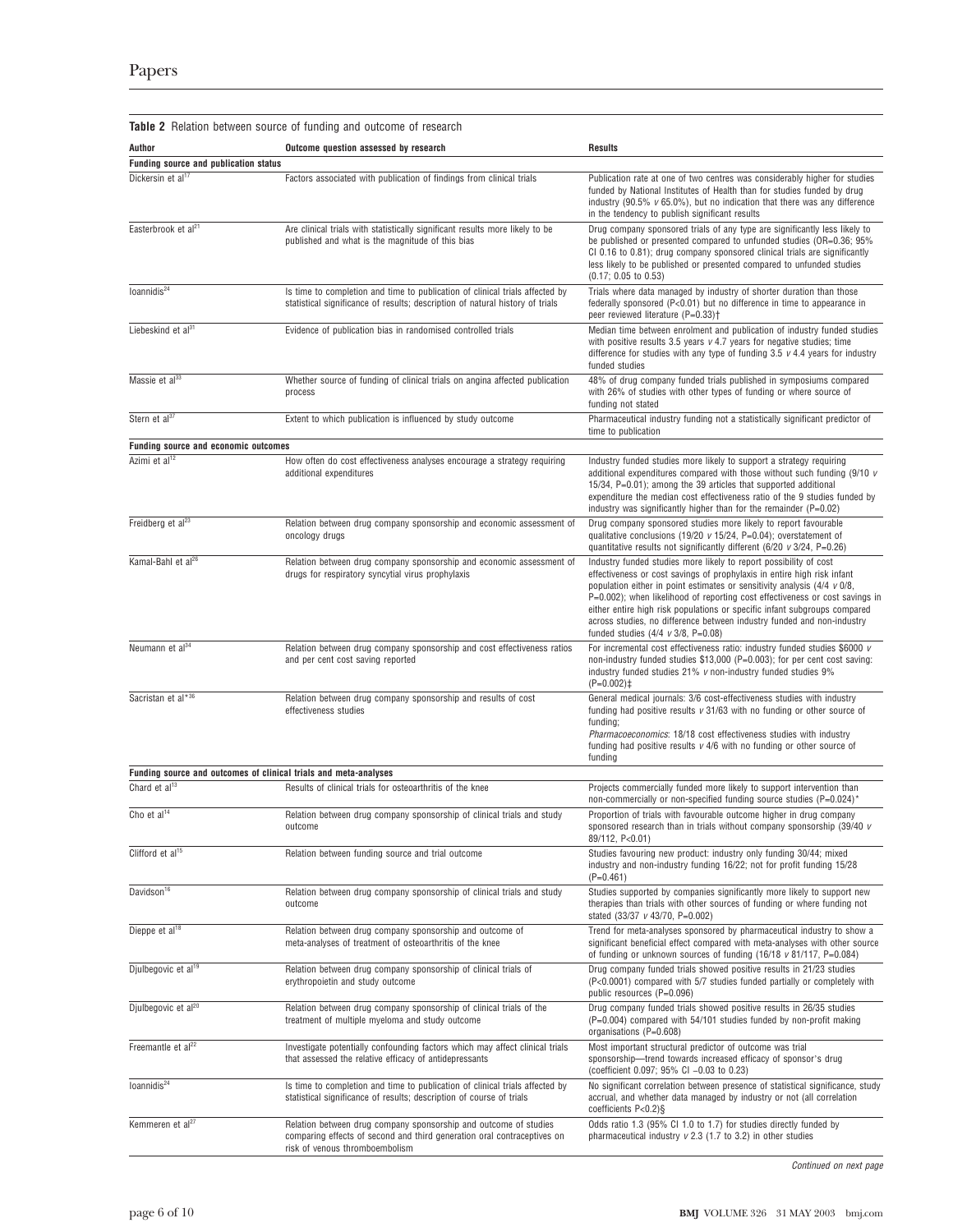**Table 2** Relation between source of funding and outcome of research—continued from previous page

| Author                            | Outcome question assessed by research                                                                                                                                         | <b>Results</b>                                                                                                                                                                                                                                                                                                                                                                                                                                                                                                                                                                                                         |
|-----------------------------------|-------------------------------------------------------------------------------------------------------------------------------------------------------------------------------|------------------------------------------------------------------------------------------------------------------------------------------------------------------------------------------------------------------------------------------------------------------------------------------------------------------------------------------------------------------------------------------------------------------------------------------------------------------------------------------------------------------------------------------------------------------------------------------------------------------------|
| Koepp et al <sup>30</sup>         | Relation between drug company sponsorship of clinical trials on tacrine<br>and study outcome                                                                                  | 0/5 studies without corporate support found clinical benefit; 6/7 studies<br>with corporate support found benefit (1 study could not be located)                                                                                                                                                                                                                                                                                                                                                                                                                                                                       |
| Mandelkern <sup>32</sup>          | Relation between drug company sponsorship of clinical trials in psychiatry<br>and study outcome                                                                               | 16/16 drug company funded studies reported favourable outcome; 10/16<br>non-industry funded studies reported favourable outcome                                                                                                                                                                                                                                                                                                                                                                                                                                                                                        |
| Thomas et $al^{38}$               | Relation between drug company funding studies comparing topical<br>glucocorticosteroids and whether study favours product made by<br>sponsoring company¶                      | Product tested favoured in trial: $37/48$ in company funded trials $v$ 12/22 in<br>trials with other sources of funding $(P<0.001)$                                                                                                                                                                                                                                                                                                                                                                                                                                                                                    |
| Vandenbroucke et al <sup>39</sup> | Relation between drug company sponsorship and outcome of studies<br>comparing effects of second and third generation oral contraceptives on<br>risk of venous thromboembolism | 1/9 studies without industry funding found no higher risk of venous<br>thromboembolism (relative risk 1.5-4.0, summary relative risk 2.4); 4/4<br>industry funded studies found no higher risk (relative risk 0.8-1.5,<br>summary relative risk 1.1)                                                                                                                                                                                                                                                                                                                                                                   |
| Wahlbeck et al <sup>40</sup>      | Relation between drug company sponsorship of clinical trials on clozapine<br>and study outcome                                                                                | Odds of relapsing significantly in favour of clozapine in drug company<br>sponsored trials (odds ratio 0.5; 95% CI 0.3 to 0.7) compared with<br>non-sponsored trials (0.4; 0.1 to 1.4); both drug company sponsored and<br>non-sponsored trials suggested clozapine mediates clinically important<br>improvement compared with older drugs but industry sponsored trials<br>were more positive (0.4; 0.2 to 0.7 $\nu$ 0.3; 0.1 to 0.7); industry sponsored<br>trials reported significantly fewer early dropouts compared with older drugs<br>$(0.5; 0.4$ to 0.7) but non-sponsored trials did not $(0.6; 0.3$ to 1.2) |
| Yaphe et al <sup>41</sup>         | Relation between sources of support of research and published outcomes<br>of randomised controlled drug trials                                                                | Positive outcomes: 181/209 trials with industry funding v 62/96 with<br>non-industry funding (odds ratio 3.45, 95% CI 1.90 to 6.62)                                                                                                                                                                                                                                                                                                                                                                                                                                                                                    |

\*Results for all 128 commercially sponsored trials (114 funded by pharmaceutical industry).

†56 completed trials (of 98 where data was not managed by pharmaceutical industry) included in analysis.

‡70 trials funded by pharmaceutical companies and 7 funded by device companies.

§90 trials where full patient accrual completed (of 98 where data was not managed by pharmaceutical industry) included in analysis ¶Outcome of studies assessed by independent evaluators.

#### **Relationship between source of funding and methodologic quality**

A total of 13 studies examined the relationship between the source of funding and the methodological quality of the research (table  $3$ ).<sup>14–16</sup> <sup>19 20</sup> <sup>25</sup> <sup>28</sup> <sup>29</sup> <sup>31–35</sup> None of the 13 reported that industry funded studies had poorer methodological quality. Of the nine that provided statistical analyses, four found that drug company sponsored research had better quality scores.<sup>14</sup> <sup>28</sup> 31 33

Nine of the studies on clinical trials used well established methods of assessing quality.14 15 19 20 24 28 29 31 35 The single study that reported on the methods of pharmacoeconomic analyses used commonly accepted criteria for assessing cost effectiveness.<sup>34</sup>

One study evaluated the appropriateness of the comparators in clinical trials and found that a greater proportion of industry sponsored studies compared innovative treatment to either placebo or no therapy than did studies sponsored by public resources (60% *v*  $21\%$ ; P  $\leq 0.001$ ).<sup>20</sup>

# **Discussion**

Research sponsored by the drug industry was more likely to produce results favouring the product made by the company sponsoring the research than studies funded by other sources. The results apply across a wide range of disease states, drugs, and drug classes, over at least two decades and regardless of the type of research being assessed—pharmacoeconomic studies, clinical trials, or meta-analyses of clinical trials. The totality of the evidence reported in our meta-analysis of a subset of homogeneous studies suggests that there is some kind of systematic bias to the outcome of published research funded by the pharmaceutical industry.

Our results confirm and extend those reported by Bekelman et al.<sup>8</sup> They identified only five studies that compared outcomes in research funded by pharmaceutical companies and other sources,<sup>14 16 20</sup> <sup>23 41</sup> and our study adds another 16 studies<sup>12</sup> <sup>13</sup> <sup>15</sup> <sup>18</sup> <sup>19</sup> <sup>22</sup> <sup>24</sup> <sup>26</sup> <sup>27</sup> <sup>30</sup> <sup>32</sup> <sup>34</sup> <sup>36</sup> <sup>38</sup>-<sup>40</sup> Our results are also supported by Rochon and coworkers<sup>43</sup> (we excluded this paper because all of the trials were sponsored by drug companies and were, therefore, not comparible with trials lacking company funding.) They found that trials supported by manufacturers of non-steroidal anti-inflammatory agents almost always reported that the sponsor's drug was as or more effective and less toxic than the comparison drug.

#### **Explanations**

At least four possible explanations exist for favourable results seen in industry sponsored research. Firstly, pharmaceutical companies may selectively fund trials on drugs that they consider to be superior to the competition. Data collected so far, however, indicate that researchers cannot predict results of trials in advance.<sup>44</sup>

Secondly, positive results could be the consequence of poor quality research conducted by industry. For example, low quality trials exaggerate the benefits of treatment by an average of  $34\%$ .<sup>45 46</sup> We found that the research methods of trials sponsored by drug companies is at least as good as that of non-industry funded research and in many cases better. This does not guarantee the absence of bias in studies sponsored by the industry since outcome could be influenced by factors left out of quality scores, such as the question asked or the conduct or reporting of the study.<sup>747</sup>

Thirdly, selecting an appropriate comparator is a key issue in planning a clinical trial.<sup>7</sup> <sup>20</sup> <sup>44</sup> In the study by Rochon et al, in most cases in which the doses of the study and comparator drugs were not equivalent, the drug given at the higher dose was that of the supporting manufacturer.<sup>43</sup> As the authors saw, higher doses may bias the results in favour of effectiveness of the manufacturer's product. Safer also reports that in trials of psychiatric drugs the comparator drug is often given in doses outside the usual range or there is a rapid and substantial dose increase in the drug not manufactured by the sponsoring company.<sup>48</sup> In another instance, research funded by the company marketing flucona-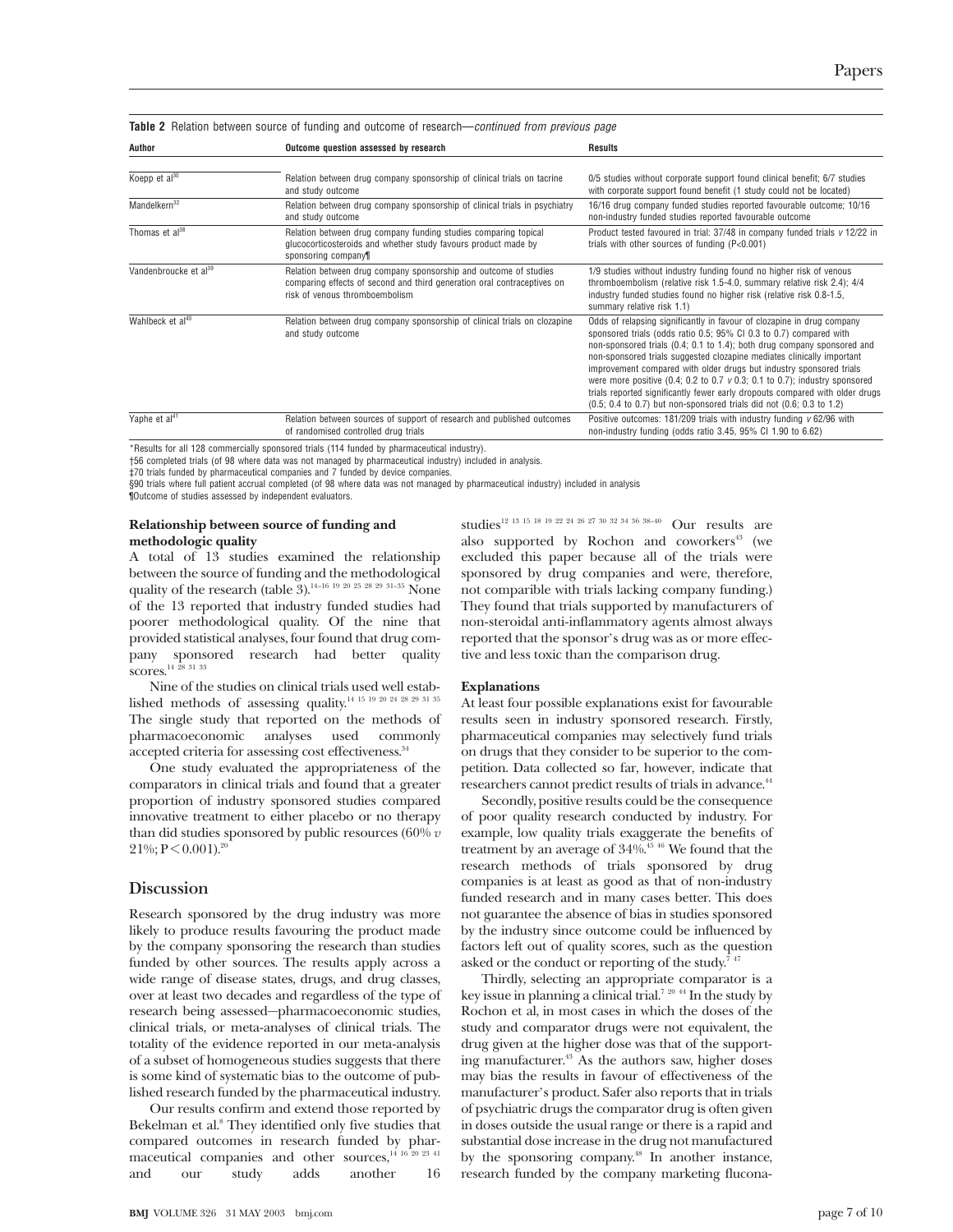| Study                           | Criteria used to assess methodological quality of research                                                                                                                                                                                                                                                                                                                                                                                                                 | <b>Results</b>                                                                                                                                                                                                                                                                                                                                                           |
|---------------------------------|----------------------------------------------------------------------------------------------------------------------------------------------------------------------------------------------------------------------------------------------------------------------------------------------------------------------------------------------------------------------------------------------------------------------------------------------------------------------------|--------------------------------------------------------------------------------------------------------------------------------------------------------------------------------------------------------------------------------------------------------------------------------------------------------------------------------------------------------------------------|
| Cho et $aI14$                   | 22 item validated scoring system                                                                                                                                                                                                                                                                                                                                                                                                                                           | Study design in drug company sponsored clinical trials better than in<br>research where no stated sponsorship (P=0.04)                                                                                                                                                                                                                                                   |
| Clifford et al <sup>15</sup>    | 5 item validated scoring system (Jadad) plus component (individual items<br>on Jadad scale and adequacy of concealment) approach                                                                                                                                                                                                                                                                                                                                           | No difference by funding source for adequacy of allocation concealment<br>(P=0.377); no difference by funding source for overall/composite score on<br>Jadad scale $(P=0.143)$                                                                                                                                                                                           |
| Davidson <sup>16</sup>          | Sample size, blinding                                                                                                                                                                                                                                                                                                                                                                                                                                                      | For all trials higher rate of blinding for ones with industry sponsorship<br>$(67.5\% \text{ v } 41.8\%, \text{ P} = 0.01)$ ; for trials investigating medications no difference<br>in blinding $(P=0.46)$ ; for sample size no difference between clinical trials<br>supported by drug companies and those with other sources of funding or<br>where funding not stated |
| Djulbegovic et al <sup>19</sup> | 5 item validated scoring system (Jadad)                                                                                                                                                                                                                                                                                                                                                                                                                                    | No difference in quality scores between randomised controlled trials funded<br>solely by industry (mean 3.3 (SD 1.4); median: 3.5) and trials supported by<br>public sources (mean $2$ (SD 0.96); median: $2$ ) (P=0.308)                                                                                                                                                |
| Djulbegovic et al <sup>20</sup> | 5 item validated scoring system (Jadad)                                                                                                                                                                                                                                                                                                                                                                                                                                    | Randomised controlled trials funded solely or partly by industry had trend<br>towards higher quality scores (mean 2.94 (SD 1.3); median: 3) than trials<br>supported by government or other non-profit organisations (mean 2.4 (SD<br>$(0.8)$ ; median: 2) $(P=0.06)$                                                                                                    |
| Jadad et $al^{25}$              | 7 point validated scoring system (Guyatt and Oxman)                                                                                                                                                                                                                                                                                                                                                                                                                        | 6/6 industry funded systematic reviews and meta-analyses had serious<br>flaws versus 34/44 non-industry funded reviews                                                                                                                                                                                                                                                   |
| Kjaergard et al <sup>28</sup>   | 5 point validated scale including: concealment of allocation, generation of<br>allocation sequence, double blinding, dropouts/withdrawals, sample size                                                                                                                                                                                                                                                                                                                     | Clinical trials funded by either drug or device industry had higher quality<br>than trials with no external funding (P<0.001); quality of publicly funded<br>trials same as trials funded by drug or device industry $(P=0.68)$                                                                                                                                          |
| Knox et al <sup>29</sup>        | 9 item scale developed for this study, including clinical design,<br>generalisable data sources, statistical tests of significance performed on<br>appropriate outcomes, statement regarding perspective, description of costs<br>of the main included resources, description of time horizon, description of<br>source of total costs differences, discussion of limitations, comparisons<br>with other published studies                                                 | Drug company sponsored pharmacoeconomic analyses less likely to<br>formally report on study generalisability, but were more likely to provide<br>information on the key components of the methods section than were<br>non-profit sponsored analyses                                                                                                                     |
| Liebeskind et $al^{31}$         | 100 point scale addressing 5 aspects of trial design and reporting:<br>randomisation, outcome, inclusion/exclusion criteria, description of<br>therapeutic regimen, statistical analysis                                                                                                                                                                                                                                                                                   | Clinical trials with corporate support had better quality than trials with<br>non-profit support (mean 73.1 (95% CI 3.9) v 53.4 (9.8); P<0.0001)                                                                                                                                                                                                                         |
| Mandelkern <sup>32</sup>        | Presence or absence of placebo control                                                                                                                                                                                                                                                                                                                                                                                                                                     | 5/16 industry funded clinical trials had placebo controls compared with<br>3/16 non-industry funded trials                                                                                                                                                                                                                                                               |
| Massie et al <sup>33</sup>      | Not stated                                                                                                                                                                                                                                                                                                                                                                                                                                                                 | Higher proportion of industry funded clinical trials were adequately<br>controlled and designed than were trials with other sources of funding<br>$(71\%$ v 33%, P<0.01)                                                                                                                                                                                                 |
| Neumann et $al^{34}$            | Adherence to recommended protocols for cost effectiveness studies<br>(adequate description of alternatives, study perspective clearly stated,<br>discounted both costs and QALYs if needed, incremental analyses<br>performed correctly) plus quality as judged by readers (scale of 1 to 7)                                                                                                                                                                               | No difference between industry and non-industry funded studies on any<br>measure: adequate description of alternatives P=0.30; study perspective<br>clearly stated P=0.98; discounted both costs and QALYs P=0.65;<br>incremental analyses performed correctly $P=0.73$ ; quality as judged by<br>readers P=0.49                                                         |
| Rochon et al <sup>35</sup>      | Modified version of Chalmers score including 14 items: control appearance<br>and/or regimen, randomisation, blinding, patients blinded, observers<br>blinded to treatment and results, previous estimate of numbers, testing<br>compliance, results of randomisation on pretreatment variables and<br>inclusion in analysis, major end points, post-beta estimate, confidence<br>limits, statistical analyses, withdrawals after randomisation, side effects<br>discussion | No difference in quality score between industry only funded clinical trials<br>and those funded by government or foundations (mean 36.9% (SD 17.6%)<br>v 37.1% (17.8%), P=0.271)                                                                                                                                                                                         |

**Table 3** Relation between source of funding and methodological quality of research

QALY=quality adjusted life year.

zole compared it with oral amphotericin B, a drug known to be poorly absorbed, thereby creating a bias in favour of fluconazole.<sup>49</sup> We did not consider who is finally responsible for the selection of the comparator—investigators, regulatory agencies, or sponsors.

Finally, our results suggest that publication bias may explain our finding of bias in favour of outcomes of research funded by industry. Although research sponsored by industry was less likely to be published than research with other sources of funding, the two studies with this finding did not specifically examine whether non-publication applied just to research with non-significant outcomes.17 21 In the past few years, manufacturers have attempted to prevent studies which are unfavourable to their products from being published in several high profile cases.<sup>50-52</sup>

Massie and colleagues raise another possible source of publication bias.<sup>33</sup> They showed that research funded by industry appears more often in symposiums. Studies in symposiums are known to lack peer review and to favour the sponsor's product. $14\,53$ Although the methods of industry funded trials are at least equal to those in studies funded by other sources, the absence of peer review may result in an overly favourable interpretation of the results of a trial. Rochon and colleagues noted that claims of superiority for the sponsor's product were often not supported by the data.<sup>43</sup>

#### **Limitations**

Our study has several limitations, primarily the difficulty in locating research examining the effects of company sponsorship. Our Medline and Embase searches found only 13 of the papers that we included,16–18 20 23 27–30 32 38 40 41 and the remaining 17 came from a search of the authors' personal files, suggestions by outside experts, or scanning of reference lists.<sup>12–15</sup> <sup>19</sup> <sup>21</sup> <sup>22</sup> <sup>24–26</sup> <sup>31</sup> <sup>33–37</sup> <sup>39</sup> The inability to critically evaluate the methodology in the abstracts and journal letters is another possible source of bias, and the conclusions of two of the letters that we included<sup>30 40</sup> have been criticised. $^{\rm 54}$   $^{\rm 55}$ 

Methods in studies sponsored by industry were at least as good as in studies with other sources of funding. Conclusions about overall quality can be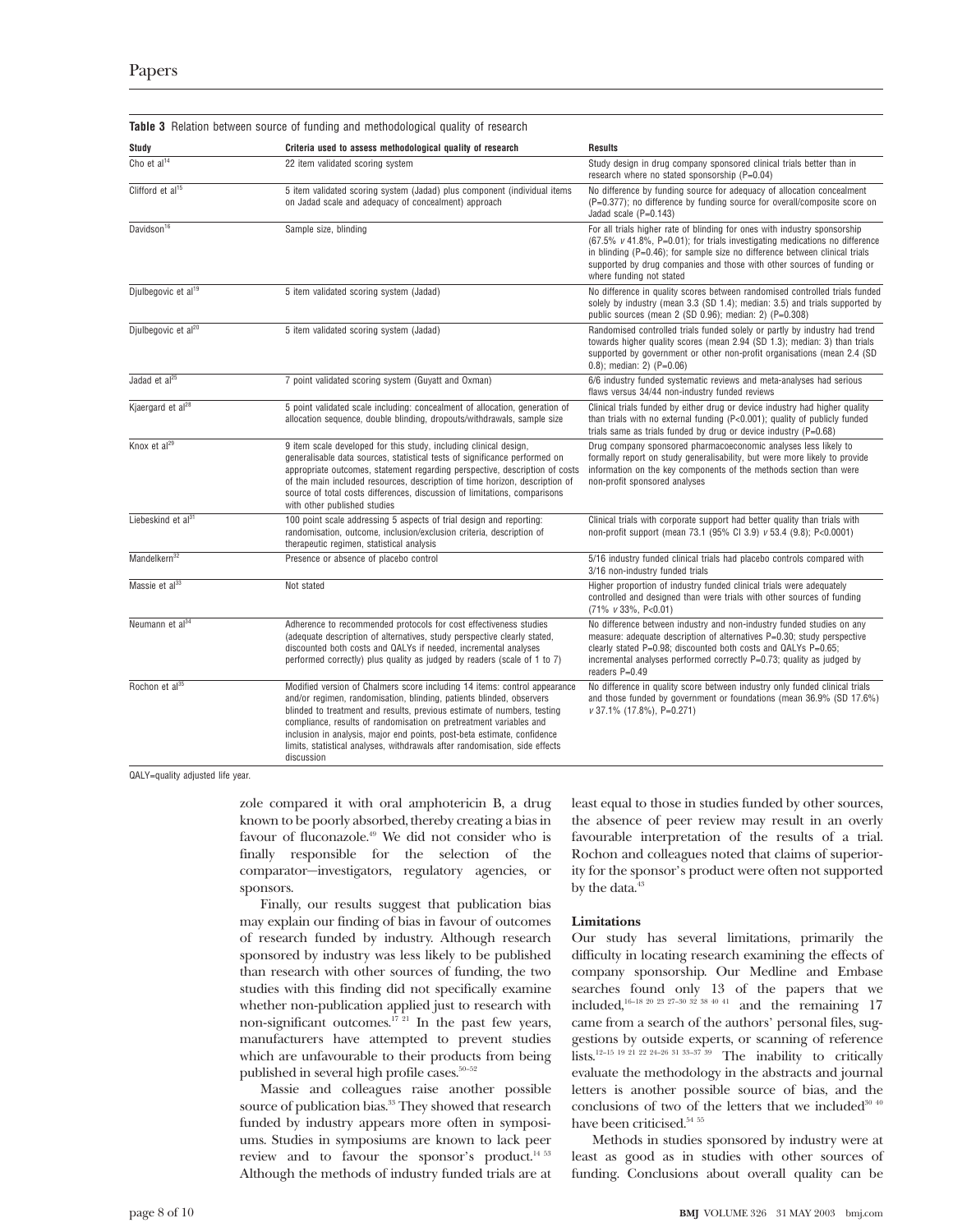# **What is already known on this topic**

When a pharmaceutical company funds research into drugs, studies are likely to produce results favourable to the sponsoring company's product

#### **What this study adds**

Research funded by drug companies was more likely to have outcomes that favour the sponsor's product than research funded by other sources

This cannot be explained by the reported quality of the methods in research sponsored by industry

The result may be due to inappropriate comparators or to publication bias

influenced by the instrument used, $9$  and some of the scales may have missed important criteria.

Research sponsored by the pharmaceutical industry is facing a number of challenges. Questions have been raised about the mismatch between the research agendas of the pharmaceutical industry and consumers of research.56 Meta-analysts are confronted with the problems of duplicate publication of data from company funded trials and the withholding of data. $49\frac{57}{58}$ 

Leading medical journals recently decided to establish more rigorous criteria for the acceptance of research sponsored by industry; this is a step in the right direction towards increasing the credibility of studies paid for by drug companies.<sup>58</sup> The revised CONSORT statement should also help improve the quality of clinical research.<sup>59 60</sup> In addition, authors and editors should consider including a statement concerning prior beliefs of the investigators about the uncertainty of the treatments that are reported. Finally, all clinical trials should be registered prospectively as the only way to prevent publication bias.<sup>61</sup> The proposal to do so which was put forward in 1986<sup>62</sup> has been periodically renewed,<sup>63–65</sup> but to this date has not been implemented.

We thank Jiri Chard, David Liebeskind, Paula Rochon, and José Sacristan for additional information and data about their studies.

Contributors: JL conceived and planned the study, did the Medline search, extracted the data, and wrote the paper. LAB planned the study, extracted the data, and wrote the paper. BD planned the study, checked the data extraction process, and wrote the paper. OC extracted the data and wrote the paper. JL is guarantor.

Funding: No additional funding.

Competing interests: BD has been funded by several pharmaceutical companies to perform research and has received speaking honorariums.

- 1 Wyatt J. Use and sources of medical knowledge. *Lancet* 1991;338:1368-73.
- 2 Anderson JJ, Felson DT, Meenan RF. Secular changes in published clinical trials of second-line agents in rheumatoid arthritis. *Arthritis Rheum* 1991;34:1304-9.
- 3 Dorman PJ, Counsell C, Sandercock P. Reports of randomized trials in acute stroke, 1955 to 1995: what proportions were commercially sponsored? *Stroke* 1999;30:1995-8.
- 4 Pharmaceutical Research and Manufacturers of America. *2001 industry profile*. Washington, DC: PhRMA, 2003. www.phrma.org/publications/ publications/profile02/index.cfm (accessed 6 May 2003).
- 5 Anis AH, Gagnon Y. Using economic evaluations to make formulary coverage decisions: so much for guidelines. *Pharmacoeconomics* 2000;18:55-
- 62. 6 Hill SR, Mitchell AS, Henry DA. Problems with the interpretation of pharmacoeconomic analyses: a review of submissions to the Australian Pharmaceutical Benefits Scheme. *JAMA* 2000;283:2116-21.
- 7 Bero LA, Rennie D. Influences on the quality of published drug studies. *Int J Tech Assess Health Care* 1996;12:209-37.<br>8 Bekelman JE, Li Y, Gross CP. Scope and impact of financial conflicts of
- interest in biomedical research: a systematic review. *JAMA* 2003;289:454- 65.
- 9 Jüni P, Witschi A, Bloch R, Egger M. The hazards of scoring the quality of clinical trials for meta-analysis. *JAMA* 1999;282:1054-60.
- 10 Berlin J, Rennie D. Measuring the quality of trials: the quality of quality scales. *JAMA* 1999;282:1083-5.
- 11 Hennekens CH, Buring JE. *Epidemiology in medicine*. Boston: Little, Brown, and Company, 1987. 12 Azimi NA, Welch HG. The effectiveness of cost-effectiveness analysis in
- containing costs. *J Gen Intern Med* 1998;13:664-9. 13 Chard JA, Tallon D, Dieppe PA. Epidemiology of research into interven-
- tions for the treatment of osteoarthritis of the knee joint. *Ann Rheum Dis* 2000;59:414-8.
- 14 Cho MK, Bero LA. The quality of drug studies published in symposium proceedings. *Ann Intern Med* 1996;124:485-9.
- 15 Clifford TJ, Moher D, Barrowman N. Funding source, trial outcome and reporting quality: are they related? Results of a pilot study. www.biomedcentral.com/1472-6963/2/18 (accessed 6 May 2003).
- 16 Davidson RA. Source of funding and outcome of clinical trials. *J Gen Intern Med* 1986;1:155-8.
- 17 Dickersin K, Min Y-I, Meinert CL. Factors influencing publication of<br>research results: follow-up of applications submitted to two institutional<br>review boards. *JAMA* 1992;267:374-8.<br>18 Dieppe P, Chard J, Tallon D, Egger
- 1999;353:1626.
- 19 Djulbegovic B, Bennett CL, Lyman GH. Violation of the uncertainty principle in conduct of randomized controlled trials (RCTs) of erythropoietin (EPO). *Blood* 1999;94(suppl 1):399A.
- 20 Djulbegovic B, Lacevic M, Cantor A, Fields KK, Bennett CL, Adams JR, et al. The uncertainty principle and industry-sponsored research. *Lancet* 2000;356:635-8.
- 21 Easterbrook PJ, Berlin JA, Gopalan R, Matthews DR. Publication bias in clinical research. *Lancet* 1991;337:867-72.
- 22 Freemantle N, Anderson IM, Young P. Predictive value of pharmacologi-cal activity for the relative efficacy of antidepressant drugs: metaregression analysis. *Br J Psychiatr* 2000;177:292-302.
- 23 Friedberg M, Saffran B, Stinson TJ, Nelson W, Bennett CL. Evaluation of conflict of interest in economic analyses of new drugs used in oncology. *JAMA* 1999;282:1453-7.
- 24 Ioannidis JPA. Effect of the statistical significance of results on the time to completion and publication of randomized efficacy trials. *JAMA* 1998;279:281-6.
- 25 Jadad AR, Moher M, Browman GP, Booker L, Sigouin C, Fuentes M, et al. Systematic reviews and meta-analyses on treatment of asthma: critical evaluation. *BMJ* 2000;320:537-40.
- 26 Kamal-Bahl S, Doshi J, Campbell J. Economic analyses of respiratory syncytial virus immunoprophylaxis in high-risk infants. *Arch Pediatr Adolesc Med* 2002;156:1034-41.
- 27 Kemmeren JM, Algra A, Grobbee DE. Third generation oral contraceptives and risk of venous thrombosis: meta-analysis. *BMJ* 2001;323:1-9.
- 28 Kjaergard LL, Nikolova D, Gluud C. Randomized clinical trials in Hepatology: predictors of quality. *Hepatology* 1999;30:1134-8. 29 Knox KS, Adams JR, Djulbegovic B, Stinson TJ, Tomori C, Bennett CL.
- Reporting and dissemination of industry versus non-profit sponsored economic analyses of six novel drugs used in oncology. *Ann Oncol* 2000;11:1591-5.
- 30 Koepp R, Miles SH. Meta-analysis of tacrine for Alzheimer Disease: the influence of industry sponsors. *JAMA* 1999;281:2287.
- 31 Liebeskind DS, Kidwell CS, Saver JL. Empiric evidence of publication bias affecting acute stroke clinical trials. *Stroke* 1999;30:268.
- 32 Mandelkern M. Manufacturer support and outcome. *J Clin Psychiatry* 1999;60:122-3.
- 33 Massie BM, Rothenberg D. Publication of sponsored symposiums in medical journals. *N Engl J Med* 1993;328:1196-7. 34 Neumann PJ, Sandberg EA, Bell CM, Stone PW, Chapman RH. Are phar-
- maceuticals cost-effective? A review of the evidence. *Health Affairs* 2000;19(2):92-109.
- 35 Rochon PA, Gurwitz JH, Cheung M, Hayes JA, Chalmers TC. Evaluating the quality of articles published in journal supplements compared with the quality of those published in the parent journal. *JAMA* 1994;272:108- 113.
- 36 Sacristán JA, Bolaños E, Hernández JM, Soto J, Galende I. Publication bias in health economic studies. *Pharmacoeconomics* 1997;11:289-91.<br>37 Stern JM, Simes RJ. Publication bias: evidence of delayed publication in a
- cohort study of clinical research projects. *BMJ* 1997;315:640-5. 38 Thomas PS, Tan K-S, Yates DH. Sponsorship, authorship, and
- accountability. *Lancet* 2002;359:351.
- 39 Vandenbroucke JP, Helmerhorst FM, Rosendaal FR. Competing interests and controversy about third generation oral contraceptives. *BMJ* 2000;320:381-2.
- 40 Wahlbeck K, Adams C. Sponsored drug trials show more-favourable outcomes. *BMJ* 1999;318:465.
- 41 Yaphe J, Edman R, Knishkowy B, Herman J. The association between funding by commercial interests and study outcome in randomized con-trolled drug trials. *Family Practice* 2001;18:565-8.
- 42 Massie BM, Rothenberg D. Impact of pharmaceutical industry funding of clinical research: results of a survey of antianginal trials. *Circulation* 1984;70(suppl II):390S.
- 43 Rochon PA, Gurwitz JH, Simms RW, Fortin PR, Felson DT, Minaker KL, et al. A study of manufacturer-supported trials of nonsteroidal anti-inflammatory drugs in the treatment of arthritis. *Arch Intern Med* 1994;154:157-63.